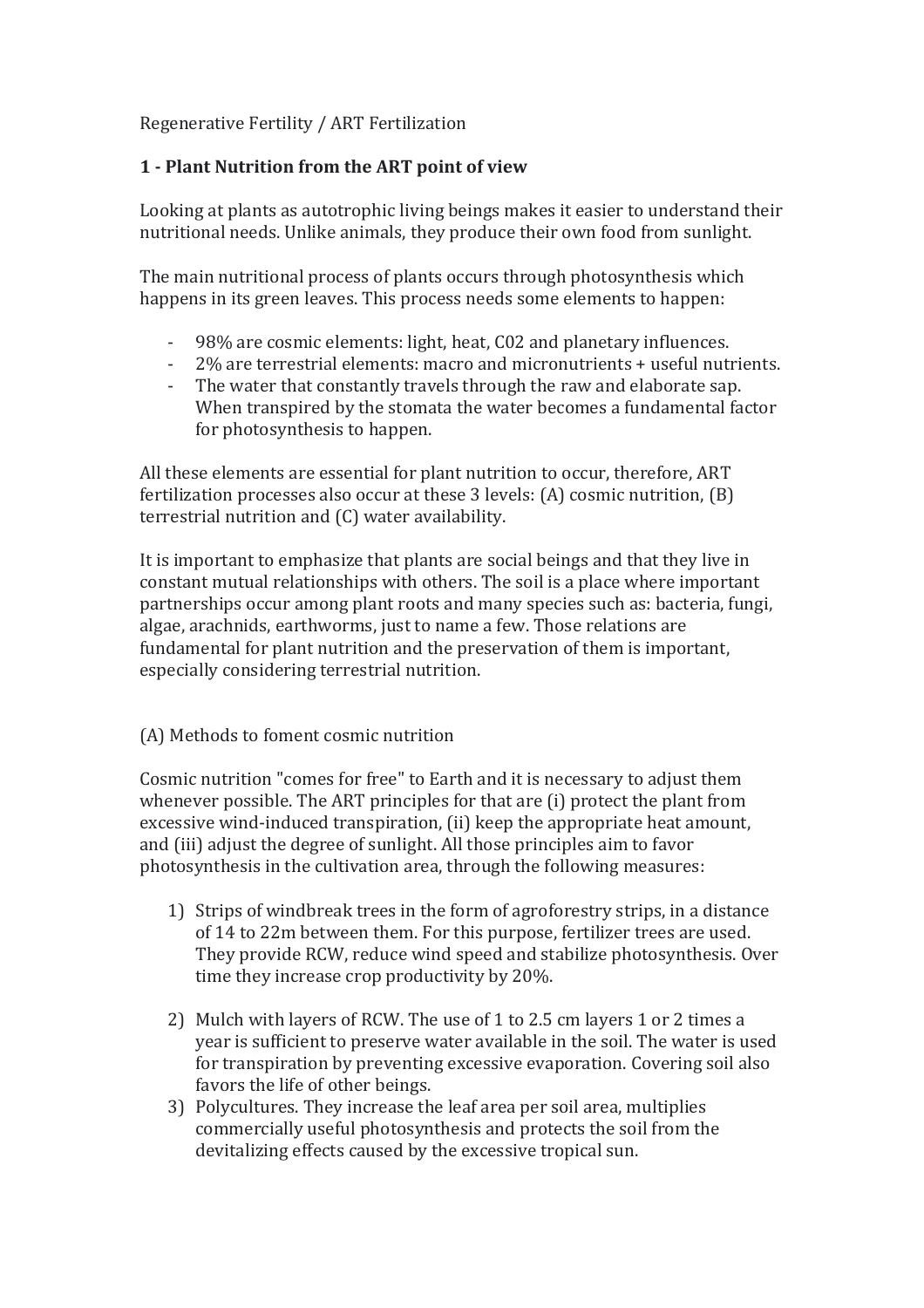### (B) Methods that harmonize terrestrial nutrition

When we talk about terrestrial nutrition it is necessary to guarantee full fertility, and not only chemically. Full fertility is the effective availability of nutrients + physical and biological fertility. The great ART inspiration is based on what happens in Tropical Forests: the ground is always covered and protected.

ART prioritizes biological fertility, and this takes care of chemical and physical aspects. The double layer of soil protection by RCW and green manure at least 2 months of the year, added to polyculture, simulates what happens in the tropical forest. The practices adopted are:

- 1) Once a year the application of 12 to 25 ton/ha of RCW. In Southeastern Brazil the suggestion is to apply it in November (beginning of rain season) or in April (at the beginning of the dry season).
- 2) Planting of dense green manure 1 to 2 times a year for better soil coverage and inhibition of weeds. In the beginning, for soil recovery, it is recommended the use of a high proportion of leguminous species. From the 2nd year they can be reduced and increase the amount of green manure from other families such as corn, sunflower, millet and forage turnip. Suggestion for duration of green manure on field:
- 120 days in the 1st cycle, during the warm and rainy season.
- 75 days during the peak rain, from December to February.
- 45 days in the high winter of June and July.

From the 4th year onwards, and especially after the organic matter content of the soil reaches an ideal %, a single green manure is enough.

| Area                     | Fertilizing   | <b>Commercial</b> | Fertilizing        | <b>Commercial</b> |
|--------------------------|---------------|-------------------|--------------------|-------------------|
| (Treatments)             | <b>Summer</b> | <b>Planting</b>   | Winter             | planting          |
|                          |               | Autumn            |                    | <b>Spring</b>     |
| Time                     | 75 days       | 125 days          | 45 days            | 120 days          |
| Ruas                     | RCW + durable | Vegetables and    | RCW + Winter green | Vegetables and    |
|                          | green manure  | herbs             | manure             | herbs             |
| <b>Florestal Stripes</b> | Weeds         | Fruit growing     | Weeds management   | Fruit growing     |
|                          | management    |                   |                    |                   |

1) Management of weeds biomass: ART favors the growth of broadleaf weeds through selective weeding of grasses and sedges. Broadleaf herbs are very welcome as they favor fertility during the growing season. They keep the soil covered and have the advantage of growing spontaneously. But they also have to be frequently managed.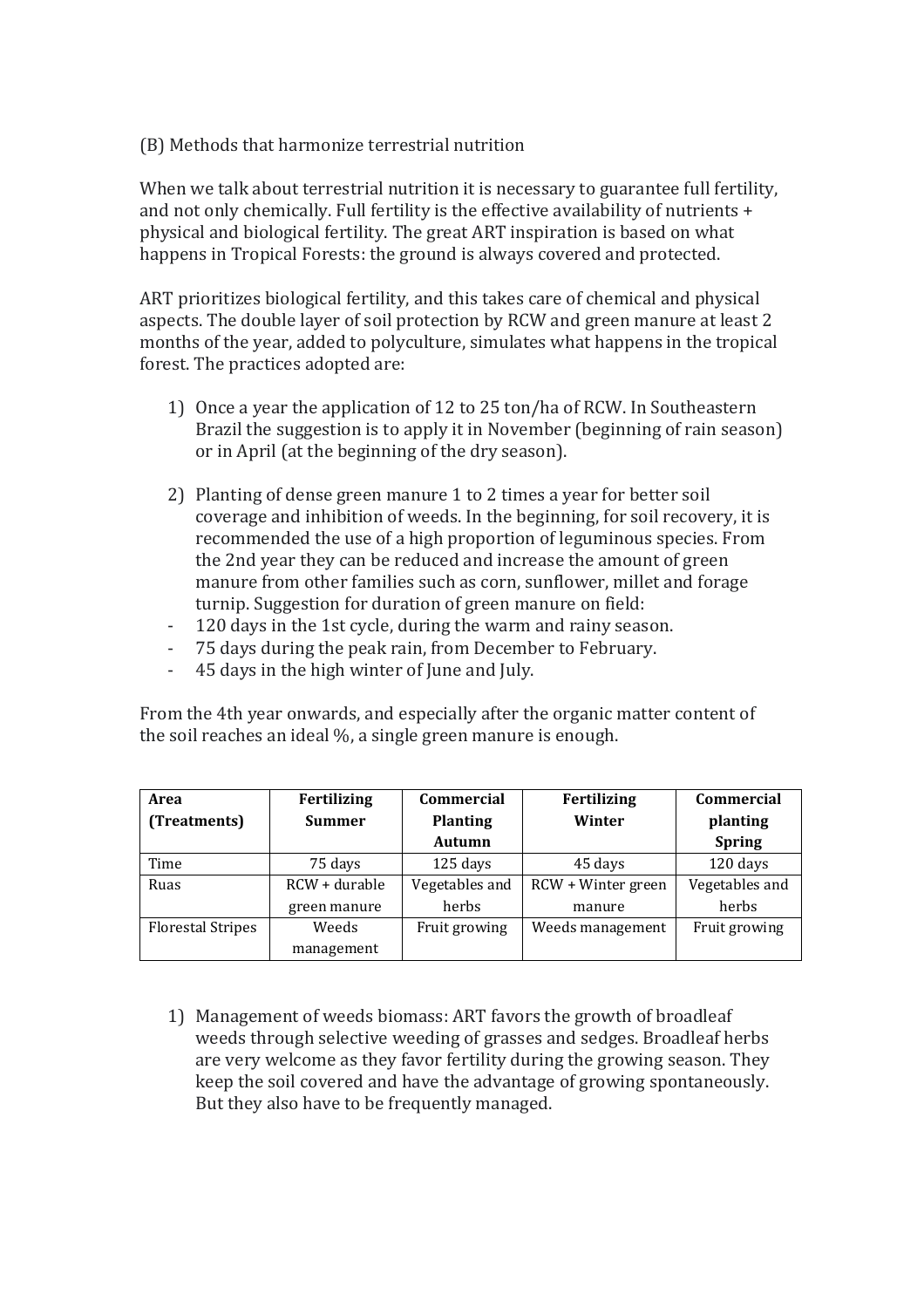- 2) Agroforestry polycultures: between the forest strips are densely planted vegetables, herbs and fruit trees. Companion planting prevents the soil from running out of living ground cover and losing organic matter.
- (C) Water availability

The sum of the above methods (A) and (B) favors the availability of water for cultivated plants, even in dry farm agriculture. This availability depends on two factors: water storage in the soil and useful water spare for photosynthesis. Temporary water deficit depends on the sum of those two factors. Together, they are potentiated as follows:

| Water storage in the soil<br>(RCW + Green manure) |  | Useful water for<br>photosynthesis<br>(Forest strips) | $\equiv$ | Available water<br>(Productivity)                       |  |
|---------------------------------------------------|--|-------------------------------------------------------|----------|---------------------------------------------------------|--|
| Increase of OM at least 5%                        |  | Windbreak effect                                      |          | Evaporation decrease                                    |  |
| >Macroporosity = water infiltration               |  | < Stomatal closure                                    |          | More water for sweating = more<br>photosyntynthesis     |  |
| $>$ Microporosity = water storage                 |  | > water flow for<br>transpiration                     |          | Less need of irrigation (decrease of é<br>up to $1/3$ ) |  |

ART practices to maintain the available water in the soil acts on the following ways:

- 1. By increasing the capacity of the soil to receive rainwater: to increase the infiltration capacity of the soil its macro-porosity must rise. This is done by preventing the impact of raindrops and favoring soil life, especially earthworms. The use of green manure, RCW mulch, densification of plants by polyculture, intercropping of fruit and vegetables and the forest strips favor macro-porosity.
- 2. By increasing the soil water retention capacity: the microporosity of a soil is favored by technologies that increase its humus amount. The humus ratio rises when the input of OM is bigger than its output, which happens as CO2. The OM is provided by the intensive input of biomass: RCW, green manures and management of broadleaf weeds. Those managements also reduce the temperature of the soil and decrease the loss of humus.
- 3. Protection of the system against wind, which occurs due to the presence of forest strips. They significantly reduce the evaporation of water from the ground to the atmosphere and favor the maintenance of the stomata open, favoring transpiration and, consequently, photosynthesis.

### **2- Rameal chopped wood sources (RCW): the use of planetary trees**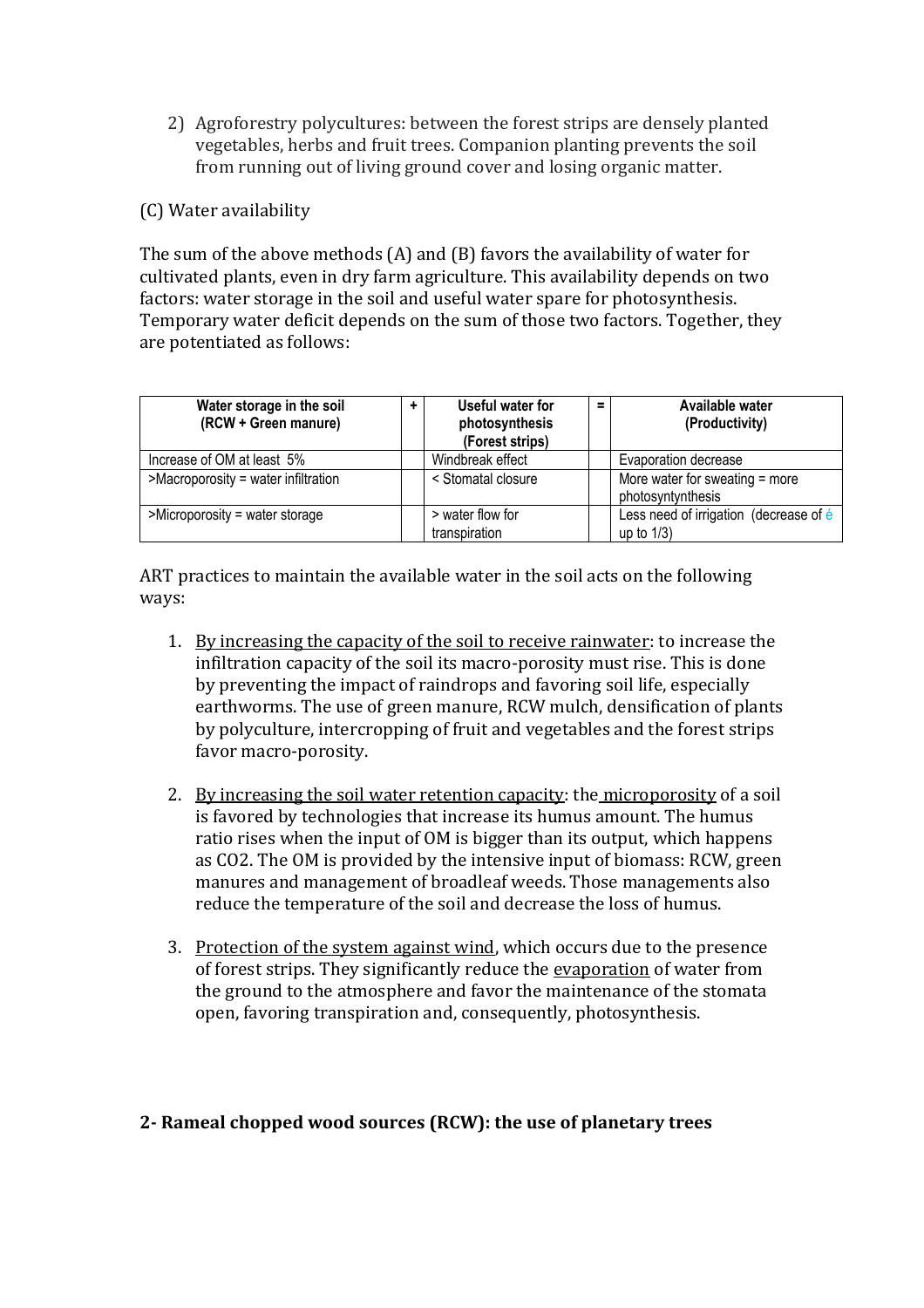We have a specific chapter for those who would like to know the fundamentals of planetary trees.

In this context we recommend the use of trees that are well adapted to the climate where you are planting and that have good regrowth. It is important because they will provide branches every 2 years. You can also plant exotic and hardwood trees to be used as a source of income in the future.

Suggestions of trees and shrubs to be used as source of RCW, and according to planetary qualities:

|                | <b>Trees</b>    | <b>Especial plants</b>   | <b>Shrubs</b>                      |
|----------------|-----------------|--------------------------|------------------------------------|
| <b>Planets</b> | <b>Classics</b> | <b>Medium large size</b> | <b>Small</b>                       |
| Moon           | Mulberry        | Banana tree              | Schefflera arboricola              |
| <b>Venus</b>   | Synamom         | Moringa oleifera         | Tecoma stans                       |
| Mercury        | Anadenanth      | Acacia podalyriifolia    | Malvaviscus arboreus               |
|                | era colubrina   |                          |                                    |
| Sun            | Peach palm      | Araucaria                | Dracaena trifasciata/Sphagneticola |
|                |                 |                          | trilobata                          |
| Mars           | Jackfruit       | Bamboo                   | Annatto                            |
| Jupiter        | Avocado tree    | Syzygium cumini          | <b>Hibiscus</b>                    |
| Saturn         | Eucalyptus      | Conifers                 | Dombeya wallichii                  |

Those trees are planted in forest strips at a distance of 16 m between the strips. The strips width is from 2 to 4 meters, so strips for annual crops have 12 to 14 meters.

## **3 - The fertility evolution in ART management**

Most agricultural land is degraded. The soils show signs of erosion, low content of organic matter (O.M.), little porosity, insufficient friability and nutritional disequilibrium. The degradation is caused by the unbalance of the 3 fertility factors:

1. Chemical: most considered aspect when talking about fertility in agriculture 2. Biological: aspect that is generally careless. Studies and experiments are being initiated.

3. Physical: this aspect is also regardless. The mechanical movement of the soil (that has a short-term effect) is often seen as the best solution to correct physical issues.

We believe that this management mindset needs to change for soils to reach their true potential. The ART soil management considers the chemical, biological and physical aspects. We do emphasize physical and biological fertility, which usually has desirable consequences, being some of them predictable.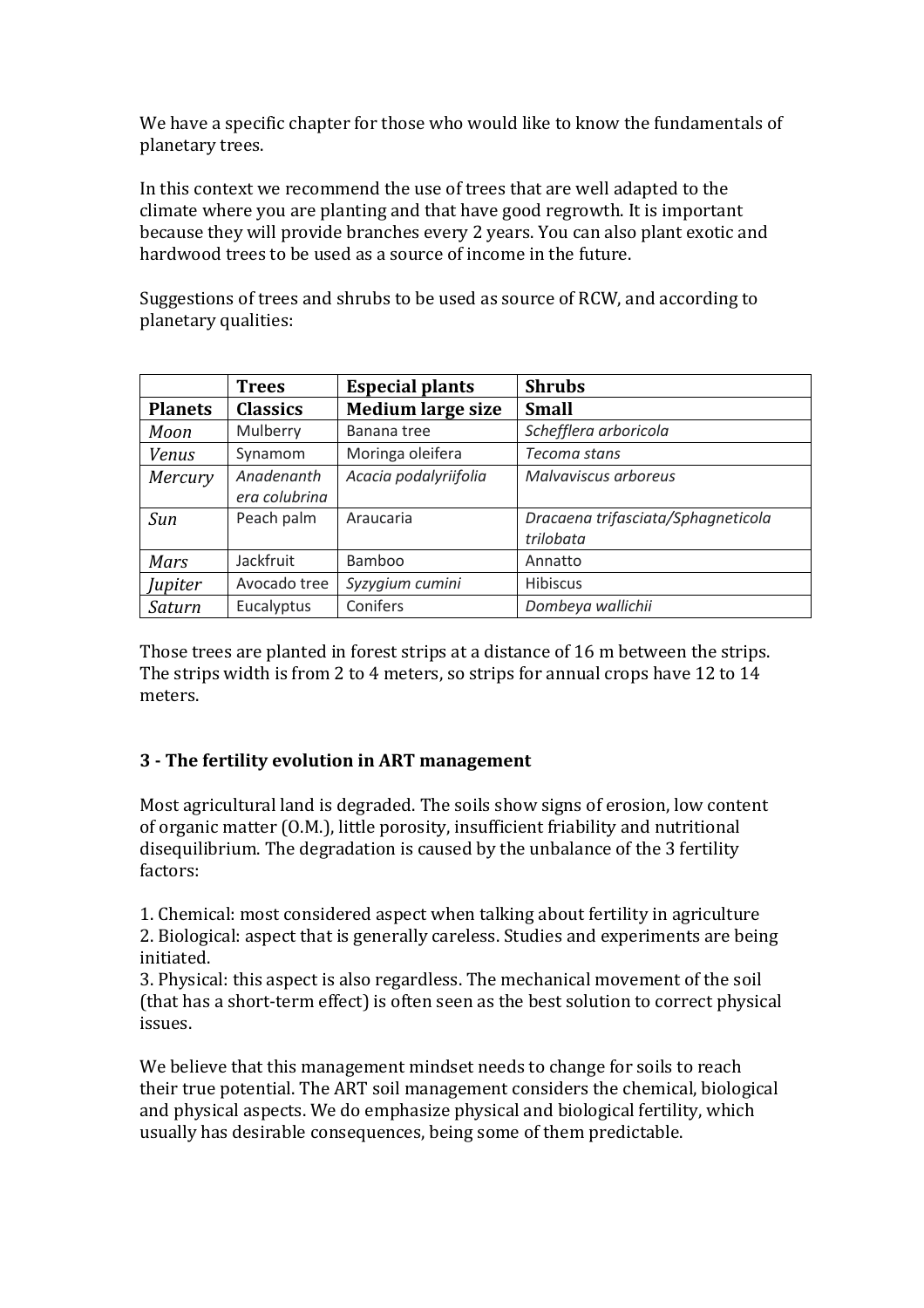The soil management is designed to provide the best conditions for roots to develop and strive. Cosmic nutritional factors are ahead of terrestrial nutrition, especially regarding the supply of N, P, Ca, Mg and K. Those nutrients, when inadequately managed, kill the soil life. The consequences in focusing on cosmic nutricion are:

i. Increase in productivity. Important to consider that in the first harvest the production is below the average of other agricultural managements; ii. Surprising plant health, with little use of phyto protective mixtures;

iii. Good nutritional quality. There is an increase in the brix degree, color, flavor and vitality of foods;

iv. Physical fertility, which is the maintenance of a proper temperature and the presence of macro and microporosity of the soil. They improve significantly already in the 1st cultivation cycle, resulting in biologically useful water. v. Increase in soil life;

vi. Chemical fertility is a consequence of physical and biological fertility; vii. Over 2 to 3 production cycles, the chemical fertility equals the levels of other cultivation methods. While this does not happen, there may be a need for support fertilization, specially for more demanding crops:

Auxiliary fertilizers

i) Organic poultry litter: used in small doses, from 10 to 40 g/m2, when planting highly demanding vegetables: beetroot, brassica (cabbage, cauliflower, broccoli), nightshade (tomato, pepper, eggplant).

ii) Wood ash: made over the winter by burning dead wood from the farm. They should be stored in tin barrels. The dosage is 40 g/m2 during the growing season, applied in coverage or by fertigation, splitted 2 to 4 times.

iii) Rocking: soil application of ground silicate rocks and minerals. When to apply: (1) in weathered oxisols, both acidic and alic; (2) sandy soils of any class; (3) eroded and very degraded soils. In this case add limestone (50% of the recommended dosage) and rock phosphate (30% of the recommended dosage). The dosage of rocking is 7 ton/ha or more, in total area. The incorporation is done by double cross harrowing. This overturning is done only once and can triple the effect of the rock powders.

## **1. Meaning of Rocking in sustaining life soil**

4.1. Characterization of tropical and subtropical soils

Tropical soils are usually deep, developed and weathered. They are minerally depleted, being classified as mature to very old. Tropical soils are the result of a